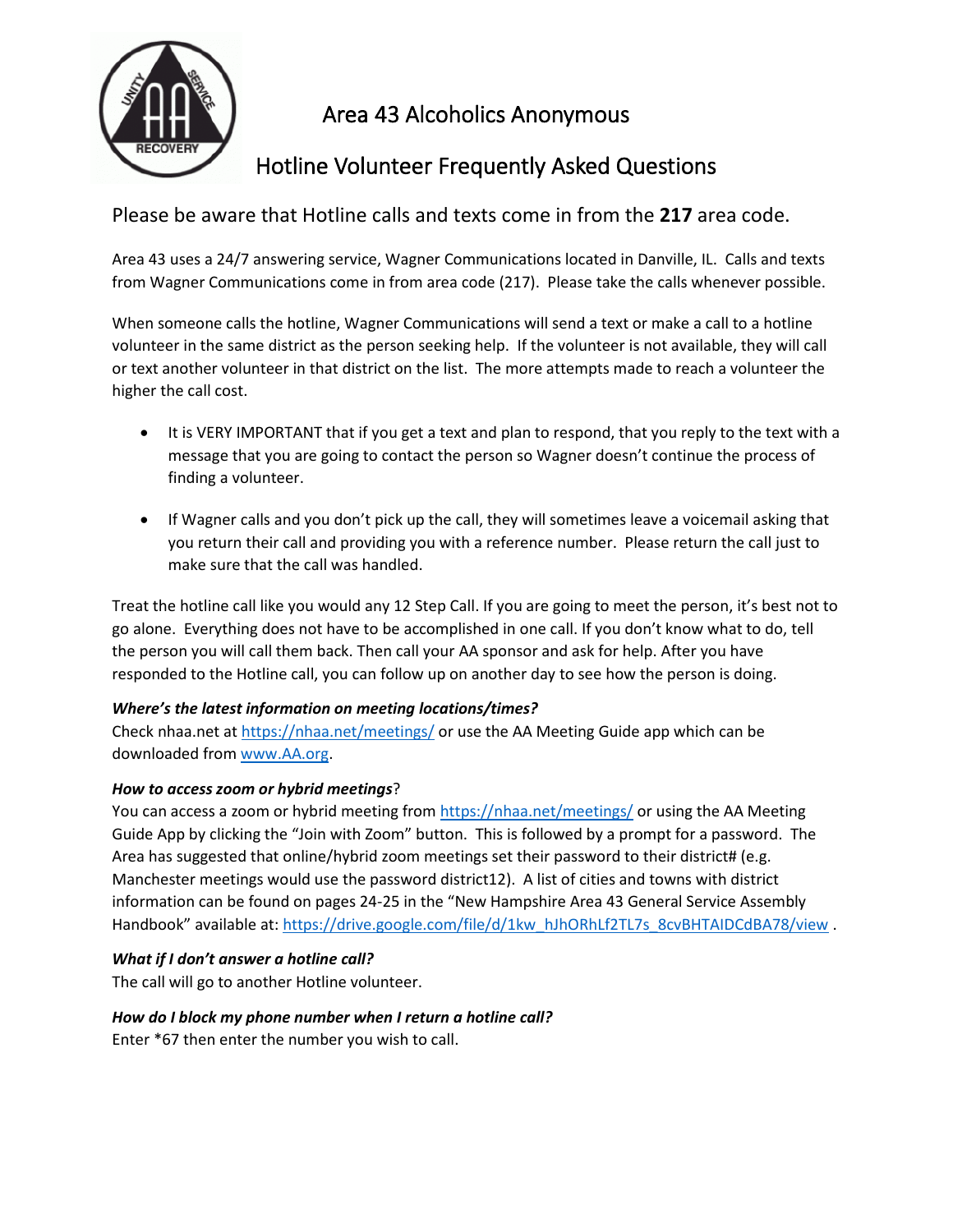## *Do not offer any personal information.*

Stay on a first name only basis, do not use last names. Never give out your phone number or address. Protect your anonymity and theirs. Don't divulge information about others. If a caller asks, "Do you know so and so," "does so and so still go to meetings?" reply that you don't know or can't answer that.

### *How to Help the Problem Drinker*

That first call is a difficult one for a problem drinker, as many of us can recall! It may take time for the person to get to their purpose in making the call. Maybe they are "just not sure" if they have a problem with drinking. You can listen and share your experience. If the person can admit that they have a problem, or may have a problem with drinking, perhaps they have begun to take the first step. Encourage them to go to an AA meeting.

## *What if someone needs to find a meeting because they are court-ordered to attend AA meetings:*

Explain the difference between an open and closed AA meeting. Check nhaa.net at <https://nhaa.net/meetings/> or use the AA Meeting Guide app which can be downloaded from [www.AA.org.](http://www.aa.org/)

## *What do I do if someone is calling for their friend, relative or spouse?*

With rare exceptions, AA can only assist callers who are calling for themselves, not a friend, relative or spouse. Kindly tell the caller that while we understand their concern, we do NOT do interventions. The drinker must ask for help directly. AA's 11th Tradition states that, "Our public relations policy is based on attraction rather than promotion…". Suggest that they contact Al-Anon (1-888-425-2666) or that they bring their family member to an open meeting of Alcoholics Anonymous.

## *What do I do if the caller just wants to talk?*

People who are in recovery or are trying to stop drinking on their own may just need to talk with another alcoholic. Be sympathetic but encourage them to go to a meeting to share with other alcoholics. Remember our primary purpose is to get them to an A.A. meeting. The Hotline is not a source of therapy.

### *What if the caller is belligerent/obnoxious/drunk?*

Easy – say you'll not tolerate such language and if they continue, simply hang up.

### *What if the caller is drunk, but not obnoxious?*

Listen and try to be helpful. These callers are looking for encouragement and a path towards AA. Encourage them to focus on getting to an AA meeting—and promptly. Offer to call them back when they are sober.

### *What if the caller has a problem other than alcoholism?*

Ask the caller if they are looking for help to stop drinking. If they indicate that their problem is with other substances, you can refer them to NA: 888-624-3578.

### *What if the caller is looking for a treatment facility?*

Refer them to 211. They will refer them to New Hampshire's Doorway or to their local Emergency Room.